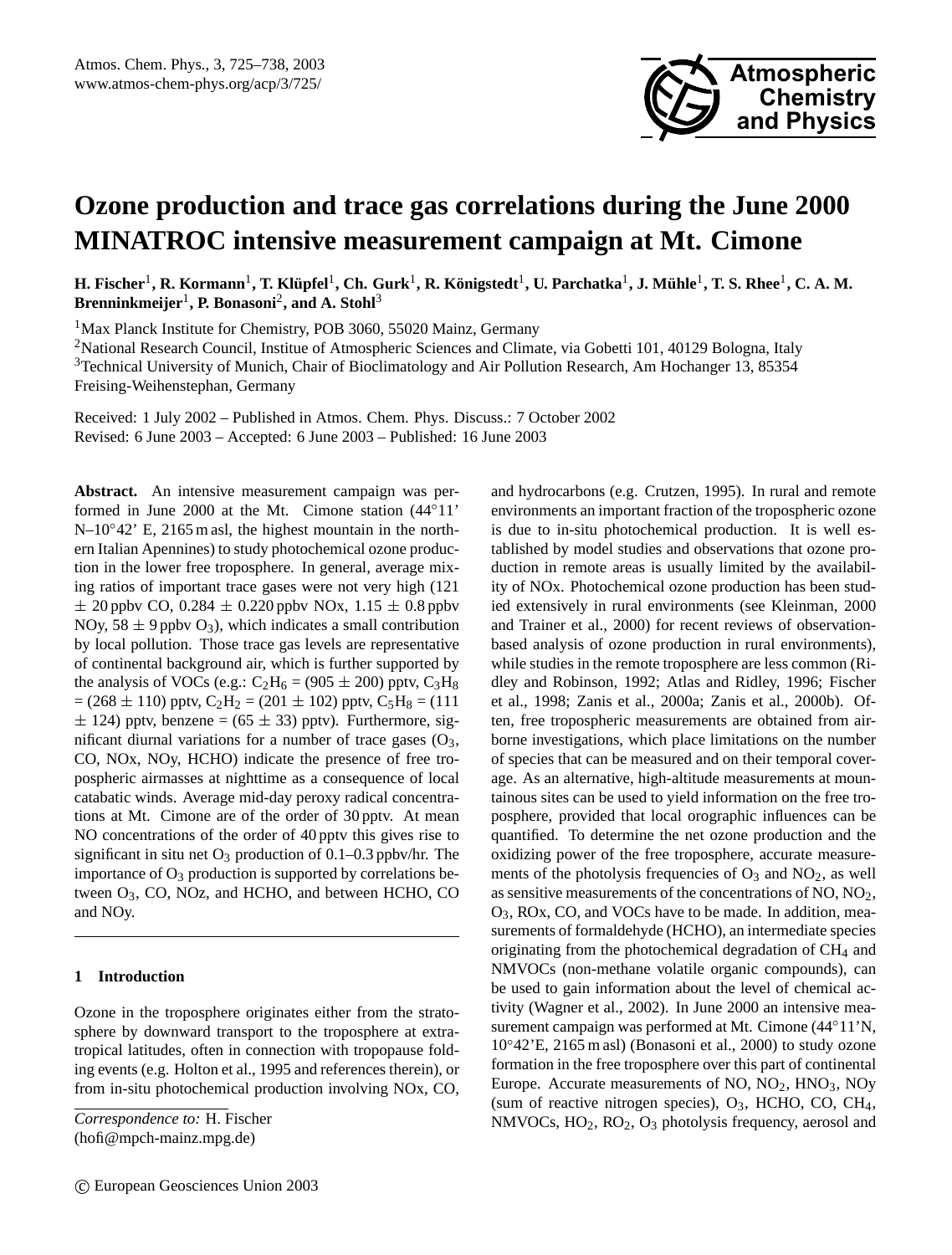meteorological parameters were performed by a consortium of European institutes in the framework of MINATROC (MINeral dust And TROpospheric Chemistry). An overview of the goals of MINATROC in general and the Mt. Cimone experiment in particular can be found in Balkanski et al. (this issue).

# **2 Trace gas measurements at Mt. Cimone**

The instrumentation operated by the Max Planck Institute for Chemistry was housed in a laboratory building while air sampling was accomplished at a height of 8m above the roof of the building using a telescopic mast. The air was transferred to the instruments using 1/4" OD PFA tubing wrapped in black sealing to avoid photochemical decomposition of photolabile species inside the sampling lines.

A Tunable Diode Laser Absorption Spectroscopy (TD-LAS) instrument was used for the measurement of  $NO<sub>2</sub>$ , HCHO, and  $H_2O_2$ . The TDLAS is described in detail in (Wienhold et al., 1998; Kormann et al., 2002). Absorption lines at 1608.1 cm−<sup>1</sup> (antisymmetric streching vibration), 1760.9 cm−<sup>1</sup> (C-O stretching vibration) and 1248.0 cm−<sup>1</sup> (O-H bending vibration) were used for  $NO<sub>2</sub>$ , HCHO and  $H<sub>2</sub>O<sub>2</sub>$ , respectively. The time resolution of the original data is 90 sec. In-situ calibrations were performed every 15 min by replacing ambient air with known amounts of calibration gas standards (permeation devices) while zero gas measurements were made every 90 sec, applying scrubbed ambient air to the inlet (Kormann et al., 2002). The uncertainty of the calibration gas standards was estimated to be of the order of 10%. The precision, deduced from the reproduceability of the infield calibrations was  $1.9\%$  (NO<sub>2</sub>) and  $2.6\%$  (HCHO), while the detection limit was  $46$  pptv (NO<sub>2</sub>) and 102 pptv (HCHO) for the 90 sec time resolution. Post campaign averaging of the data over 30 min further improved the precision and detection limit of those measurements. Reliable data for  $H_2O_2$ could not be gained due to a technical problem with the laser diode used for this species.

Total reactive nitrogen (NOy) was measured after conversion to NO in a heated Au-converter in the presence of CO using a chemiluminescence detector (Tecan CLD 770 ppt). The Au- converter was mounted on top of the sample mast thus avoiding the need for an additional inlet line (Lange et al., 2002). Zero and calibration gas  $(NO, NO<sub>2</sub>)$  were added to the converter every 15 min. The time resolution was 10 sec, the accuracy was about 22%, the precision was 14% and the noise level was 90 pptv. A second CLD was used for NO measurements (time resolution 10 s, accuracy 5%, precision 2.2%, detection limit 3.5 pptv).

CO was measured every 4 min using an in-situ gas chromatograph with a gas reduction (HgO) detector (GC/HgO). The instrument was calibrated every 6 hr using two NOAA traceable secondary standards (accuracy 4.2%) with a reproduceability of 1.5%.

A peroxy radical chemical amplifier (PERCA), based on the design of Hastie et al. (1991), was used for the measurement of peroxy radicals (ROx). The instrument is placed in a small refrigerator regulated to 280 K (Perner et al., 1999) mounted on top of the laboratory building (1.5 m above the roof). The chain length of the radical amplifier was determined three times during the campaign using the photolysis of  $H_2O$  as a source of  $HO_2$  radicals (Schultz et al., 1995). As shown by Mihele and Hastie (1998), the chain length of a PERCA is sensitive to the concentration of ambient water. Therefore, the chain length was determined in the laboratory as a function of the water vapor concentration, and the field data were corrected after the campaign based on measurements of the relative humidity. The detection limit of the PERCA used is better than 7 pptv (typically 2 pptv @ 1 min time resolution), the noise level (1 min time resolution) is 8–10 pptv, and the accuracy is 40–60%. Note that additional measurements of  $HO<sub>2</sub>$  and  $RO<sub>2</sub>$  were made by the Max Planck Institute for Nuclear Research in Heidelberg using the ROXMAS technique. Details of these measurements and a comparison of the total ROx levels measured by the two instruments can be found in (Uecker et al., 2001; Hanke et al., 2002).

Ozone mixing ratios were determined every 60 sec from UV absorption measurements (Ansyco 41 M) with an accuracy better than 5%, while the ozone photolysis rate  $(J(O<sup>1</sup>D))$  was measured using two filter radiometers (Meteorology Consult), measuring the up- and downward flux of radiation in the UV-B range with a total uncertainty of 20– 50% depending on solar zenith angle. An additional ozone measurement was performed at the station by CNR-ISAO (UV-Absorption Dasibi, inlet ∼8 m above the ground). A linear regression analysis yielded  $O_3$  (CNR-ISAO) = 0.89  $O_3$  $(MPI-C) + 8$ ,  $R^2 = 0.82$ , indicating a tendency for higher O<sub>3</sub> concentrations obtained by the MPI-C instrument. Since an in-field comparison of the calibration standards was not performed, this discrepancy remains unresolved.

In addition to these in-situ measurements, 26 stainless steel electropolished canisters were filled for postcampaign analysis of volatile organic compound (VOC) (ethane, ethene, propane, propene, isobutane, butane, acetylene, trans-2-butene, 1-butene, cis-2-butene, 2-methylbutane, pentane, cyclohexane, 2-methylpentane, 3-methylpentane, hexane, isoprene, benzene) and for greenhouse gases (sulfur hexafluoride, carbon dioxide, methane, nitrous oxide). The VOC analysis was made in the home laboratory using gas chromatography with mass spectrometric detection (GC/MS) (Mühle et al., 2002). The 26 samples were separated on a 50 m, 0.32 mm ID, 5  $\mu$ m Al<sub>2</sub>O<sub>3</sub>/KCl porous layer open tubular (PLOT) column (Chrompack) by using a gas chromatograph (Hewlett-Packard, HP 6890) connected to a quadrupole mass spectrometer (HP 5973). A 30 compound reference standard from the National Physical Laboratory (Teddington, UK) with a certified uncertainty range of 1.2 to 2.2% (95% confidence limit) for each compound was used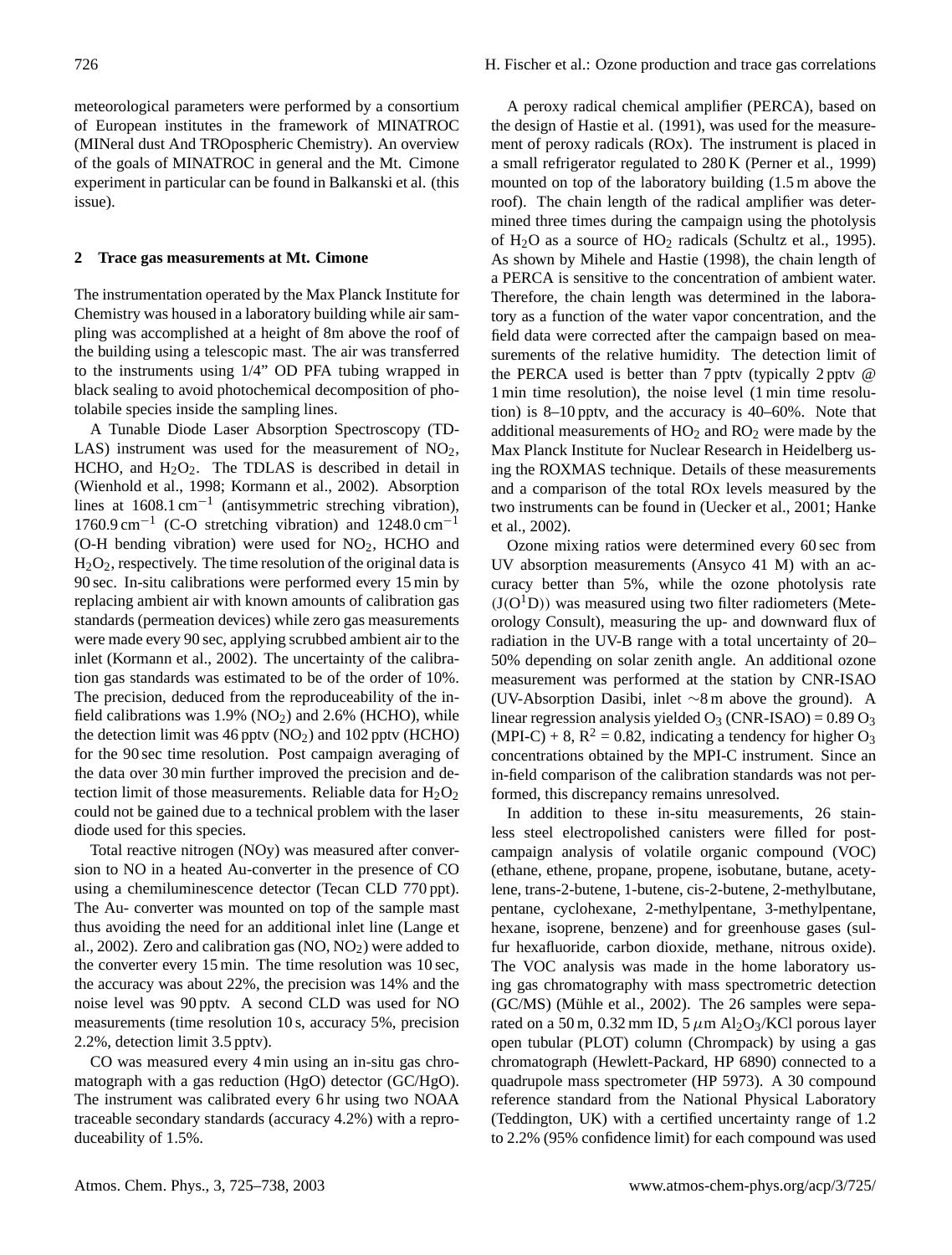

**Fig. 1.** Time series (30 min resolution) of trace gas mixing ratios, ozone photolysis rate, and meteorological parameters obtained during the MINATROC intensive campaign at Mt. Cimone, Italy. The lower panel indicates the airmass origin (Arctic (ARC), North-Western Europe (NWEU), Western Europe (WEU), Eastern Europe (EEU), Mediterranean Basin (MED), Saharan-African (AFR)) deduced from 144-hour backward-trajectories.

for absolute calibration. The detection limits ( $3\sigma$  variation of a blank sample) were 1 to 7.4 pptv (alkanes), 0.3 to 2.7 pptv (alkenes) and 8 pptv (acetylene, benzene) and the precision is 1 to 15%.

Additional measurements of meteorological parameters (T, p, RH, wind speed and direction) were made by CNR-ISAO. For the following data analysis, a merged data set based on 30 min averages of the in-situ data has been used.

# **3 Results and Discussion**

#### 3.1 Data overview

Near-continuous, 24-hour measurements were made during the intensive measurement period between 1–30 June, with the exception of CO, which was measured only after 14 June. Canister samples were taken on 6 June (2 samples), 7 June (2 samples), 9 June (3 samples), 10 June (1 sample), 14 June (3 samples), 15 June (1 sample), 19 June (2 samples), 27 June (1 sample), 28 June (1 sample), 29 June (1 sample), 2 July (1 sample), 3 July (3 samples), 4 and July (4 samples). Figure 1 shows the time series for  $J(O<sup>1</sup>D)$ , ROx, HCHO, O<sub>3</sub>, CO,  $NOx (NO+ NO<sub>2</sub>), NOy, RH, p, T, and the airmass origin$ deduced from back-trajectories. A statistical analysis of the trace gas measurements for the complete data set, and subdivisions into daytime (6–20 GMT) and nighttime (20–6 GMT) observations is given in Table 1. In general, the trace gas levels are relatively low, indicating that the site is not significantly affected by local pollution. Daytime median levels of  $O_3$ , CO, NOx, NOy and HCHO are 56 ppby, 119 ppby, 0.267 ppbv, 0.897 ppbv and 1.4 ppbv, respectively. Median concentrations of ROx are of the order of 17 pptv. In particular, the low levels of NOx, NOy and the ratio NOx/NOy ∼0.3 confirm that photochemically aged airmasses are probed at the site. This is further supported by the relatively low levels of NMHC (Table 2). During the night, slightly higher median levels are observed for  $O_3$  (60 ppbv) and NO<sub>y</sub> (1.027 ppbv), while lower levels are found for NOx (0.197) and HCHO (1.107 ppbv), as compared to daytime conditions. Peroxy radical levels are generally below the detection limit during the night.

Lowest levels for NOx, NOy, CO and HCHO were observed during the nights of 5/6, 19/20, 20/21, 21/22, and 22/23 June. During these nights the relative humidity dropped to values below 40%, while the wind speed generally exceeded 5 m/s, thus indicating downward transport of air from the free troposphere. This is reflected in the average trace gas levels, which are 78  $\pm$  53 pptv for NOx, 254  $\pm$ 180 pptv for NOy,  $56 \pm 8$  ppbv for O<sub>3</sub>,  $100 \pm 8$  ppbv for CO and  $334 \pm 128$  pptv for HCHO. Additional measurements of low concentrations of cloud condensation nuclei (CCN) (van Dingenen et al., this issue), as well as enhanced CO2 concentrations (Bonasoni et al., this issue) further support the interpretation that the airmasses originated from the free troposphere (note that in summer  $CO<sub>2</sub>$  concentrations in the continental boundary layer are generally lower than free tropospheric concentrations due to uptake by vegetation, Fischer et al., 2002).

The highest trace gas levels were observed in the late afternoon of 9 June between 18:00 and 23:00 GMT during easterly to south-easterly flow. During this period NOx and NOy increased to 2.2 and 5 ppbv, respectively, while maximum HCHO values of nearly 5 ppbv were measured. Unfortunately CO was not measured during this first phase of the campaign, but very high concentrations of CCN of the order of  $1.3-1.4 \times 10^5$  (van Dingenen et al., this issue) and highly elevated  $O_3$  concentrations of more than 100 ppbv indicate that most probably photochemically processed polluted boundary layer air masses reached the site.

The lower panel of Fig. 1 documents an airmass classification deduced from 144 hours (6 days) three-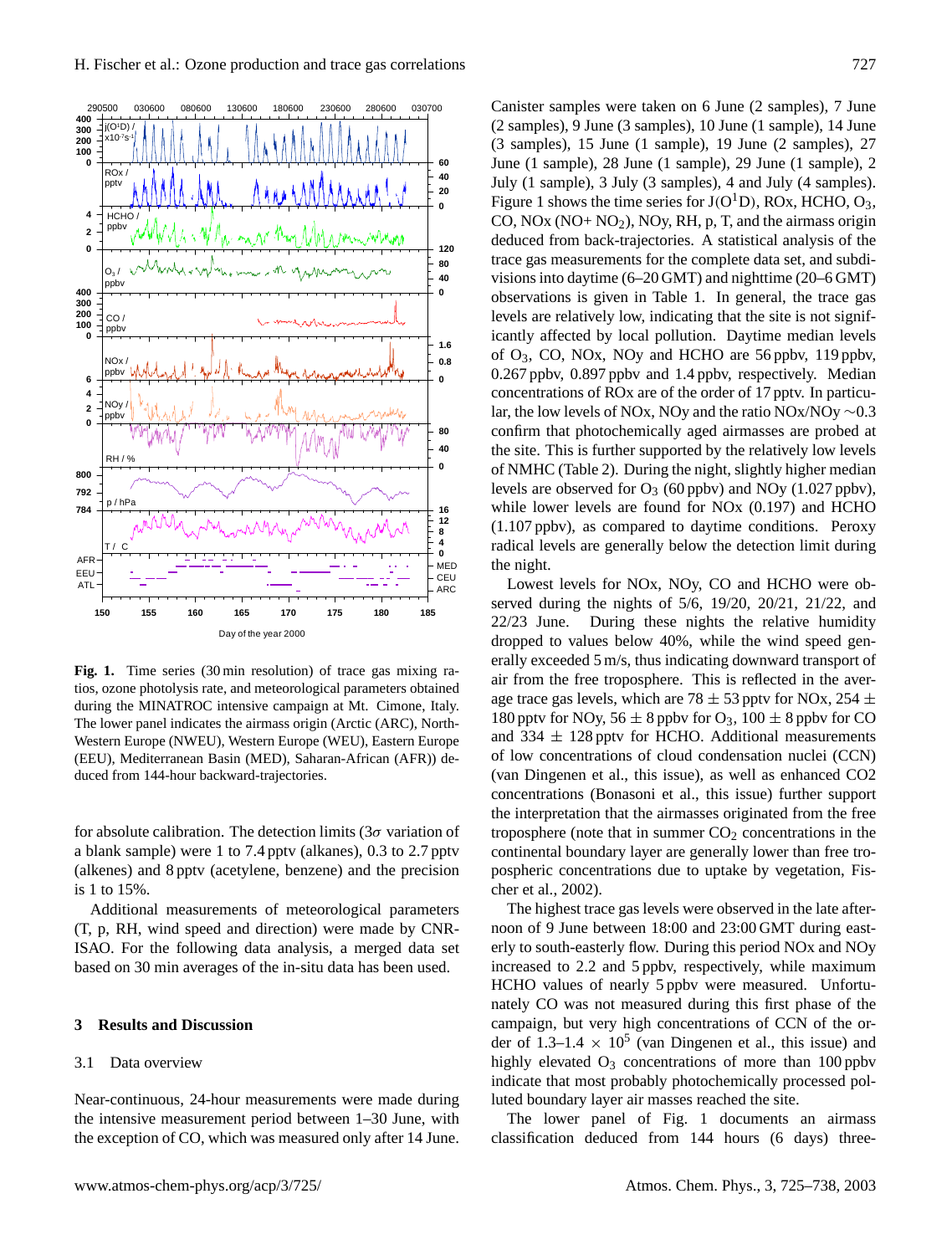|                | $O_3$ /ppbv | CO/ppbv     | NO <sub>x</sub> /ppbv | NOy <sub>p</sub> | CH <sub>2</sub> O <sub>/ppbv</sub> | ROx <sub>ptv</sub> |
|----------------|-------------|-------------|-----------------------|------------------|------------------------------------|--------------------|
| All data:      |             |             |                       |                  |                                    |                    |
| Mean           | 58          | 121         | 0.284                 | 1.151            | 1.356                              | 11                 |
| Median         | 57          | 121         | 0.241                 | 0.983            | 1.296                              | $\tau$             |
| $1\sigma$ -STD | 9           | 20          | 0.220                 | 0.807            | 0.721                              | 11                 |
| Central 50%    | $52 - 63$   | $120 - 129$ | $0.155 - 0.341$       | $0.623 - 1.442$  | $0.869 - 1.682$                    | $1 - 20$           |
| Range          | $31 - 103$  | $84 - 330$  | $0 - 2.119$           | $0.019 - 5.885$  | $0.106 - 4.992$                    | $-4 - 54$          |
| Number         | 1163        | 644         | 1143                  | 1004             | 1134                               | 1088               |
| 6-20 GMT:      |             |             |                       |                  |                                    |                    |
| Mean           | 57          | 124         | 0.306                 | 1.138            | 1.512                              | 18                 |
| Median         | 56          | 119         | 0.267                 | 0.897            | 1.418                              | 17                 |
| $1\sigma$ -STD | 9           | 24          | 0.204                 | 0.999            | 0.692                              | 11                 |
| Central 50%    | $51 - 61$   | $108 - 124$ | $0.193 - 0.365$       | $0.447 - 1.400$  | 1.039-1.840                        | $9 - 25$           |
| Range          | $31 - 103$  | 84-330      | $0 - 2.119$           | $0.019 - 5.855$  | $0.262 - 4.992$                    | $-2 - 54$          |
| Number         | 705         | 370         | 664                   | 415              | 650                                | 654                |
| 20-6 GMT:      |             |             |                       |                  |                                    |                    |
| Mean           | 60          | 117         | 0.253                 | 1.159            | 1.145                              | 1                  |
| Median         | 60          | 118         | 0.197                 | 1.027            | 1.107                              | 1                  |
| $1\sigma$ -STD | 9           | 13          | 0.237                 | 0.639            | 0.707                              | $\overline{c}$     |
| Central 50%    | $54 - 65$   | $108 - 125$ | $0.112 - 0.295$       | $0.713 - 1.480$  | $0.580 - 1.482$                    | $0 - 2$            |
| Range          | $40 - 96$   | $85 - 151$  | $0 - 1.879$           | $0.113 - 5.065$  | $0.106 - 4.442$                    | $-4-12$            |
| Number         | 458         | 272         | 479                   | 589              | 484                                | 434                |

**Table 1.** Statistics of trace gas measurements (30 min resolution) during upslope (6–20 GMT) and downslope (20–6 GMT) conditions

**Table 2.** Mean trace gas levels and standard deviations in pptv for NMHC measurements based on 26 canister samples collected between 6 June and 4 July 2000

| <b>NMHCs</b>    | Range             | Mean | $1\sigma$ -STD |  |
|-----------------|-------------------|------|----------------|--|
| Ethane          | 575–1446          | 905  | 200            |  |
| Ethene          | 66–512            | 261  | 120            |  |
| Propane         | 87-610            | 268  | 110            |  |
| Propene         | $25 - 183$        | 75   | 39             |  |
| Isobutane       | $18 - 255$        | 96   | 50             |  |
| <b>Butane</b>   | 13–387            | 108  | 68             |  |
| Acetylene       | $67 - 576$        | 201  | 102            |  |
| trans-2-Butene  | $1 - 11$          | 5    | 2              |  |
| 1-Butene        | $6 - 37$          | 15   | 8              |  |
| cis-2-Butene    | $1 - 15$<br>7     |      | 3              |  |
| 2-Methylbutane  | $12 - 446$<br>110 |      | 86             |  |
| Pentane         | $4 - 138$         | 35   | 26             |  |
| Cyclohexan      | $0 - 29$          | 6    | 7              |  |
| 2-Methylpentane | $2 - 92$          | 26   | 19             |  |
| 3-Methylpentane | $1 - 47$          | 14   | 10             |  |
| Hexane          | $3 - 32$          | 13   | 7              |  |
| Isoprene        | $0 - 500$         | 111  |                |  |
| Benzene         | $22 - 188$        | 65   | 33             |  |

dimensional back-trajectories calculated every 3 hours with the FLEXTRA trajectory model (Stohl et al., 1995). The classification is based on the geographical region over which the airmasses spent most of their time before reaching Mt.

Cimone (Balkansky et al., this issue; van Dingenen et al., this issue), leading to a subdivision into 6 classes: Arctic (ARC), North-Western Europe (NWEU), Western Europe (WEU), Eastern Europe (EEU), the Mediterranean Basin (MED) and the Saharan-African (AFR) area. Table 3 shows trace gas levels (mean  $\pm 1\sigma$ -standard deviation calculated for a 3-hour period centered around the time of the back-trajectory calculation) for the different airmass origins. For this evaluation a further subdivision in ascending airmasses from the boundary layer and descending airmasses from the free troposphere has been made, based on the vertical displacement of the back-trajectories. The differences in the trace gas levels for different airmass classes are quite small. In general, lower pollution levels are observed for airmasses descending from the free troposphere, in particular those of Arctic origin. The highest pollution levels are observed for airmasses spending most of their time in the continental boundary layer over north-western Europe.

Beside photochemistry during the day, diurnal variations (Fig. 2) are mainly driven by local meteorology. Diurnal variations of trace gases at high-elevation mountainous sites are generally influenced by local catabatic and anabatic winds (Zaveri et al., 1995). After sunset, radiative cooling of the mountain slopes cools the adjacent air, resulting in downslope flows (catabatic winds). Therefore, high-elevation sites like Mt. Cimone often receive air from the free troposphere during the night. Shortly after sunrise, solar heating warms the air adjacent to the slopes, causing a reversal of the flow, giving rise to upslope (anabatic) winds, that can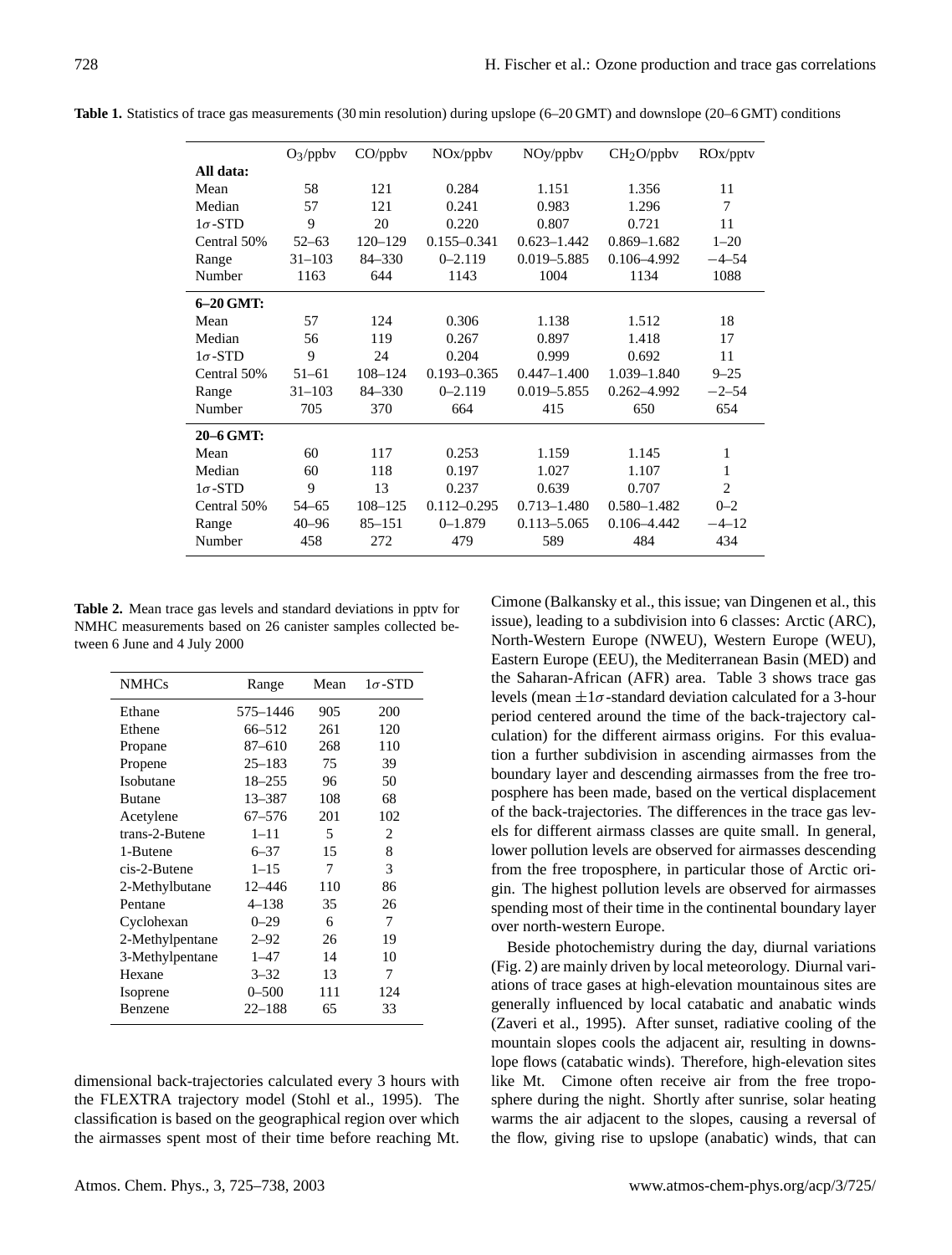|               | Altitude | $\%$      | CO <sub>/ppbv</sub> | HCHO/ppbv     | $NOx$ /ppbv  | $NOy$ /ppby   | $O_3$ /ppbv |
|---------------|----------|-----------|---------------------|---------------|--------------|---------------|-------------|
| Arctic        | BL       | <b>NA</b> | <b>NA</b>           | NA            | <b>NA</b>    | <b>NA</b>     | <b>NA</b>   |
|               | FT       |           | 112(5)              | 0.230(0.047)  | 0.111(0.039) | 0.250(0.063)  | 63(5)       |
| NW-Europe     | BL       | 9         | 131(8)              | 1.588 (0.492) | 0.387(0.205) | 2.059(0.997)  | 60(8)       |
|               | FT       | 5         | 129(5)              | 1.484 (0.368) | 0.265(0.081) | 1.693(0.662)  | 60(6)       |
| W-Europe      | BL.      | 15        | 120(8)              | 1.322(0.533)  | 0.267(0.117) | 1.116(0.766)  | 56 (10)     |
|               | FT       | 9         | 118(6)              | 1.527(0.676)  | 0.270(0.117) | 0.999(0.651)  | 64(8)       |
| E-Europe      | BL       | 11        | 119(15)             | 1.283(0.580)  | 0.271(0.184) | 1.216(0.633)  | 60(7)       |
|               | FT       | 7         | 113(17)             | 1.212(0.874)  | 0.184(0.119) | 0.758(0.481)  | 53 (7)      |
| Mediterranian | BL       | 26        | 128 (46)            | 1.314(0.754)  | 0.321(0.502) | 0.945(0.747)  | 57(8)       |
|               | FT       | 6         | 106(10)             | 0.956(0.494)  | 0.337(0.162) | 0.531(0.277)  | 55(6)       |
| Africa        | BL       | 6         | <b>NA</b>           | 1.639(1.049)  | 0.351(0.666) | 1.158 (0.666) | 57 (10)     |
|               | FT       | <b>NA</b> | <b>NA</b>           | <b>NA</b>     | <b>NA</b>    | <b>NA</b>     | NA.         |

**Table 3.** Mean trace gas levels for different airmass classifications based on 3D-back trajectories. One-sigma standard deviations are given in parenthesis. For the evaluation descending (FT) and ascending (BL) trajectories have been listed separately



**Fig. 2.** Diurnal variation (mean  $\pm 1\sigma$ -standard deviation) of trace gas measurements at Mt. Cimone.

bring polluted air from the continental boundary layer to the site. At Mt. Cimone weak diurnal variations are observed for NOx, NOy,  $O_3$  and CO (Fig. 2). As expected, pollutant levels are higher during the day (see Table 1), due to transport of boundary layer air to the site, but the ratio of NOx/NOy, which is approximately  $0.3 (0.29 \pm 0.16)$ , indicates transport of photochemically processed airmasses to the site. An exception is the higher concentration of NOy during the night. This is partly due to a bias in the nighttime NOy data due to the strong enhancements observed during the night of 9/10 June (see Fig. 1). Much stronger diurnal variations are observed for ROx and HCHO. For these species the diurnal variation is much more dependent on local photochemistry rather than transport, producing high values during the day (Fig. 2 and Table 1).

Additional measurements of  $HNO<sub>3</sub>$  were performed by the Max Planck Institute for Nuclear Physics (Hanke et al., this issue). The calculated ratio between  $HNO<sub>3</sub>$  and  $NO<sub>V</sub>$  is close to unity (mean  $\pm 1\sigma$ -standard deviation: 0.9  $\pm$  2.8), with 40% of all ratios larger than one. A linear regression indicates a significant offset of the order of  $0.5$  ppbv (HNO<sub>3</sub> =  $0.36$  NOy  $+ 0.445$ ). This offset can be either due to an overestimation of  $HNO<sub>3</sub>$  or a corresponding underestimation of the measured NOy. If we assume that  $HNO<sub>3</sub>$  is a rather constant fraction of NOy, an underestimation of NOy by a constant amount could be due to either inlet losses or an underestimation of the  $HNO<sub>3</sub>$  conversion efficiency of the converter. Since the NOy converter itself acts as an inlet system, losses of  $HNO<sub>3</sub>$  are very low in our measurement set-up. In-field measurements of the conversion efficiency of the converter for HNO<sub>3</sub> were not made, but laboratory tests before and after the campaign demonstrated a good agreement between the HNO<sub>3</sub> conversion efficiency and those for  $NO<sub>2</sub>$  (97%) within 5% (Lange et al., 2002). Although we cannot exclude a systematic underestimation of the NOy measurements by 0.5 ppbv, we nevertheless consider this as highly unlikely.

3.2 Comparison to observations at other remote mountainous sites

It is useful to compare the measurements at Mt. Cimone to spring or summer observations at other high elevation mountainous sites. Table 4 shows a comparison of mean O3, CO, NOx, NOy, and HCHO trace gas levels, as well as average noontime ROx concentrations observed at Mt. Cimone (Italy, 44.18◦N, 10.7◦E, 2165 m asl), Mauna Loa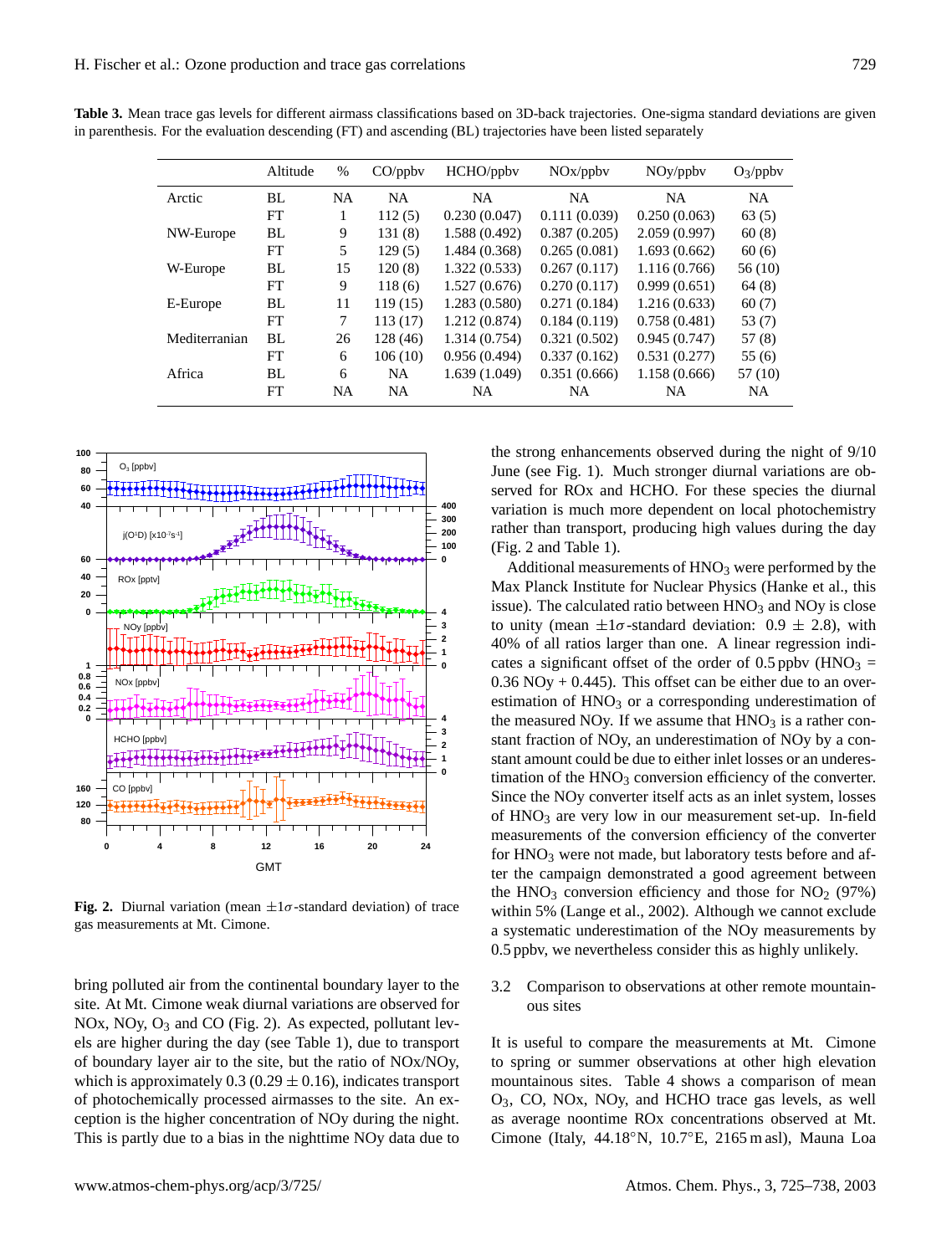|                            | Mte. Cimone             | Mauna Loa <sup>1</sup>             | Izana <sup>2</sup>               | Jungfraujoch <sup>3</sup>              | Jungfraujoch <sup>4</sup>              | Idaho Hill <sup>5</sup> |
|----------------------------|-------------------------|------------------------------------|----------------------------------|----------------------------------------|----------------------------------------|-------------------------|
| Lat./Long.<br>Altitude [m] | 44.18°N/10.7° E<br>2165 | $19.38^{\circ}$ N/155.36°W<br>3400 | $28.18^{\circ}$ N/16.3°W<br>2370 | $46.33^{\circ}N/7.59^{\circ}W$<br>3580 | $46.33^{\circ}N/7.59^{\circ}W$<br>3580 | 39.5°N/105.37°W<br>3070 |
| Season                     | June 2000               | July/August 1992                   | July/August 1994                 | Summer 1997                            | March/April 1998                       | August/September 1993   |
| $O_3$ [ppbv]               | 56/60                   | $33.8*/35.6$                       | 38/40                            | 49/44                                  | 57.8/59.8                              | 51                      |
| $CO$ [ppbv]                | 119/118                 | $64*/66$                           | 92/89                            | 106/92                                 | 193/184                                | 92                      |
| $NOx$ [pptv]               | 267/197                 | $50*/26$                           | 76/47                            | 188/77                                 | 297/59                                 | 2221/393                |
| NO <sub>y</sub> [ppty]     | 897/1027                | 223/188                            | 519/392                          | 958/231                                | 956/625                                | 4315/1340               |
| HCHO [ppbv]                | 1.4/1.1                 | $0.3*/0.15$                        | 1.4/1.1                          | n.a.                                   | n.a.                                   | 1.4/0.9                 |
| $ROx$ [pptv]               | 30.5                    | 25.4                               | 65                               | n.a.                                   | 17.5                                   | 32                      |

**Table 4.** Comparison of trace levels (upslope/downslope conditions) observed at Mt. Cimone with summer time observations at four other mountainous sites in Europe and the US. The cited ROx levels are average values for noontime

<sup>1</sup> Atlas and Ridley (1996); Cantrell et al. (1996); Zhou et al. (1996)

<sup>2</sup>Fischer et al. (1998)

<sup>3</sup>Zellweger et al. (2000)

<sup>4</sup>Carpenter et al. (2000)

<sup>5</sup>Cantrell et al. (1997); Harder et al. (1997); Williams et al. (1997)

∗ average values for noontime taken from Cantrell et al. (1996)

(Hawaii, 19.38◦N, 155.36◦W, 3400 m asl), Izana (Tenerife, 28.18◦N, 16.3◦W, 2370 m asl), Jungfraujoch (Swiss Alps, 46.33◦N, 7.59◦W, 3580 m asl), and Idaho Hill (Colorado, Rocky Mountains, 39.5◦N, 105.37◦W, 3070 m asl). The measurements at Mauna Loa were obtained during the Mauna Loa Observatory Photochemistry Experiment (MLOPEX) II intensive measurement campaign between 15 July and 15 August 1992 (Atlas and Ridley, 1996), while the measurements at Izana were made during the Oxidizing Capacity of the Tropospheric Atmosphere (OCTA) intensive from 31 July until 22 August 1994 (Fischer et al., 1998). Both sites are in remote marine environments in the North Pacific and Atlantic Oceans, respectively. In general, their high elevations guarantee access to the free troposphere, at least during the night and the early morning hours. Contrary to these sites, Idaho Hill, the Jungfraujoch, and Mt. Cimone are located in North America and Europe, thus representing continental background conditions. Measurements at Idaho Hill were obtained during the Tropospheric OH Photochemistry Experiment (TOPHE) in August/September 1993 (Mount and Williams, 1997). Intensive measurements at the Jungfraujoch were performed between 18 July and 23 August 1997 (Zellweger et al., 2000) and during the Free Tropospheric Experiment (FREETEX) between 19 March and 14 April 1998 (Carpenter et al., 2000). The data in Table 4 have been subdivided into free tropospheric and boundary layer influenced airmasses by averaging nighttime and daytime measurements, respectively. In general the trace gas levels listed in Table 4 reflect the remoteness of the sites, with lowest pollution levels observed at Mauna Loa for downslope conditions at night. The concentration levels for NOx, NOy,  $CO$ , and  $O<sub>3</sub>$  at Mt. Cimone are very similar to the summer 1997 measurements at the Jungfraujoch, indicating European continental background conditions. The HCHO levels at Mt. Cimone, Izana, and Idaho Hill are of the same order (0.9– 1.4 ppbv), while observations at Mauna Loa indicate much smaller concentrations (0.15–0.3 ppbv). The noontime average ROx levels vary within a factor of two for the four sites.

#### 3.3 Ozone production

The oxidation of CO and volatile organic compounds (VOC) in the presence of sufficient amounts of  $NOx (= NO + NO<sub>2</sub>)$ can be considered as a significant source of tropospheric ozone (Crutzen, 1973, Chameides and Walker, 1973, Liu et al., 1980). During daylight hours  $NO<sub>2</sub>$  is photolytically converted to NO leading to the formation of  $O_3$ :

$$
NO2 + h\nu(\lambda < 424 \text{ nm}) \longrightarrow NO + O \tag{R1}
$$

$$
O + O_2 + M \longrightarrow O_3 + M \tag{R2}
$$

Under most tropospheric conditions the dominant pathway by which NO is converted back to  $NO<sub>2</sub>$  is via the reaction with  $O_3$ :

$$
NO + O_3 \longrightarrow NO_2 + O_3 \tag{R3}
$$

The sequence of reactions  $(R1)$ ,  $(R2)$ , and  $(R3)$  constitutes a cycle with no net  $O_3$  production or destruction, but the photochemical oxidation of CO and VOC produces peroxy radicals ( $HO_2$  and  $RO_2$ ) that provide additional NO to  $NO_2$ conversion routes:

$$
NO + HO2 \longrightarrow NO2 + OH
$$
 (R4)

$$
NO + RO_2 \longrightarrow NO_2 + RO
$$
 (R5)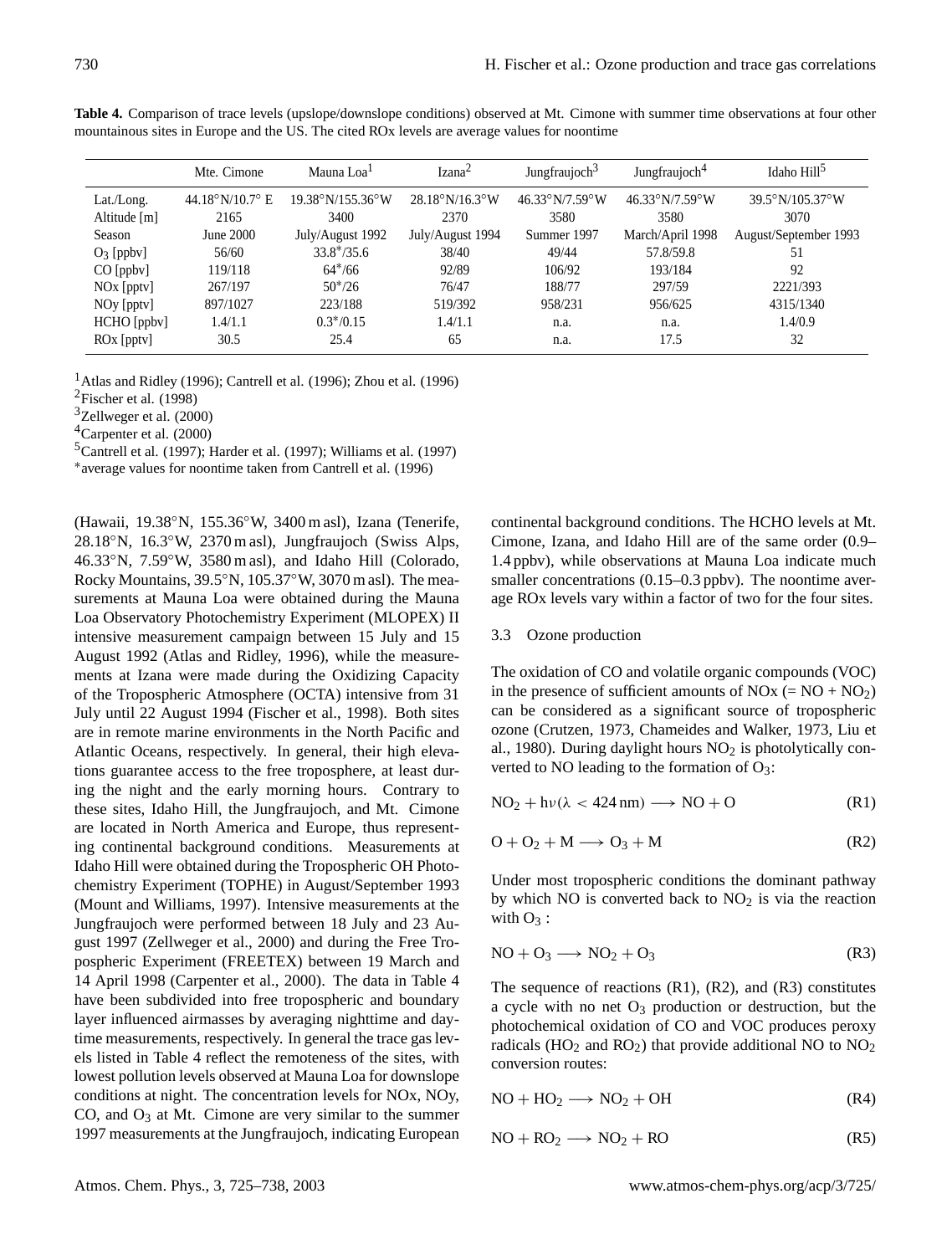

**Fig. 3.** Calculated daily mean (6–20 GMT) net ozone production (NOP) for the period between 14 June (DOY 166) and 28 June (DOY 180) (blue stars). The error bars indicate the  $1\sigma$ -standard deviation. Red squares give the mean daytime NO concentration. Note that NO spikes due to local pollution have been omitted for this analysis.

In these reactions the conversion of  $NO$  to  $NO<sub>2</sub>$  does not consume  $O_3$  so that the subsequent photolysis of  $NO_2$  (reaction R1 followed by reaction R2) represents a net source of O3. The peroxy radicals needed in (R4) and (R5) are formed mainly in the photochemical oxidation of CO and CH4:

$$
CO + OH(+O2) \longrightarrow CO2 + HO2
$$
 (R6)

$$
CH_4 + OH(+O_2) \longrightarrow CH_3O_2 + H_2O \tag{R7}
$$

and in reactions of higher non-methane hydrocarbons with OH.

Under the assumption that ozone is formed mainly via the oxidation of methane the ozone production rate is given as (Liu et al., 1980):

$$
P(O_3) = {k_{R4}[HO_2] + k_{R5}[CH_3O_2]}[NO]
$$
 (1)

Note that through the reaction of NMHC with OH, RO<sub>2</sub> radicals other than  $CH<sub>3</sub>O<sub>2</sub>$  are formed that can contribute to the ozone production.

The net ozone production is limited by radical termination reactions, e.g.:

$$
NO2 + OH + M \longrightarrow HNO3 + M
$$
 (R8)

dominating at high NOx concentrations, and

$$
HO_2 + HO_2 \longrightarrow H_2O_2 + O_2 \tag{R9}
$$

$$
CH3O2 + HO2 \longrightarrow CH3OOH + O2
$$
 (R10)

most significant at low NOx concentrations.

Ozone is lost by photolysis, producing an oxygen atom in an electronically excited state

$$
O_3 + h\nu(\lambda < 315 \,\text{nm}) \longrightarrow O_2 + O(^1D) \tag{R11}
$$

that can either be quenched to the ground-state by collision with  $N2$  or  $O<sub>2</sub>$  or react with water vapour to form two hydroxyl radicals (OH):

$$
O(^{1}D) + H_{2}O \longrightarrow 2OH \tag{R12}
$$

Additional losses of  $O_3$  are due to its reaction with either OH or HO<sup>2</sup>

$$
OH + O_3 \longrightarrow HO_2 + O_2 \tag{R13}
$$

$$
HO_2 + O_3 \longrightarrow OH + 2O_2 \tag{R14}
$$

If we assume that ozone losses due to dry deposition, heterogeneous reactions and up-take in cloud droplets, and reactions with alkenes are negligible, its loss term is

$$
L(O_3) = (fj(O1D) + kR13[OH] + kR14[HO2])[O3] (2)
$$

where  $j(O<sup>1</sup>D)$  is the ozone photolysis rate and f is the fraction of  $O(^1D)$  atoms reacting with H<sub>2</sub>O to produce OH rather than being collisionally deactivated.

The difference between (1) and (2) describes the net ozone production:

$$
NOP = P(O_3) - L(O_3)
$$
 (3)

www.atmos-chem-phys.org/acp/3/725/ Atmos. Chem. Phys., 3, 725–738, 2003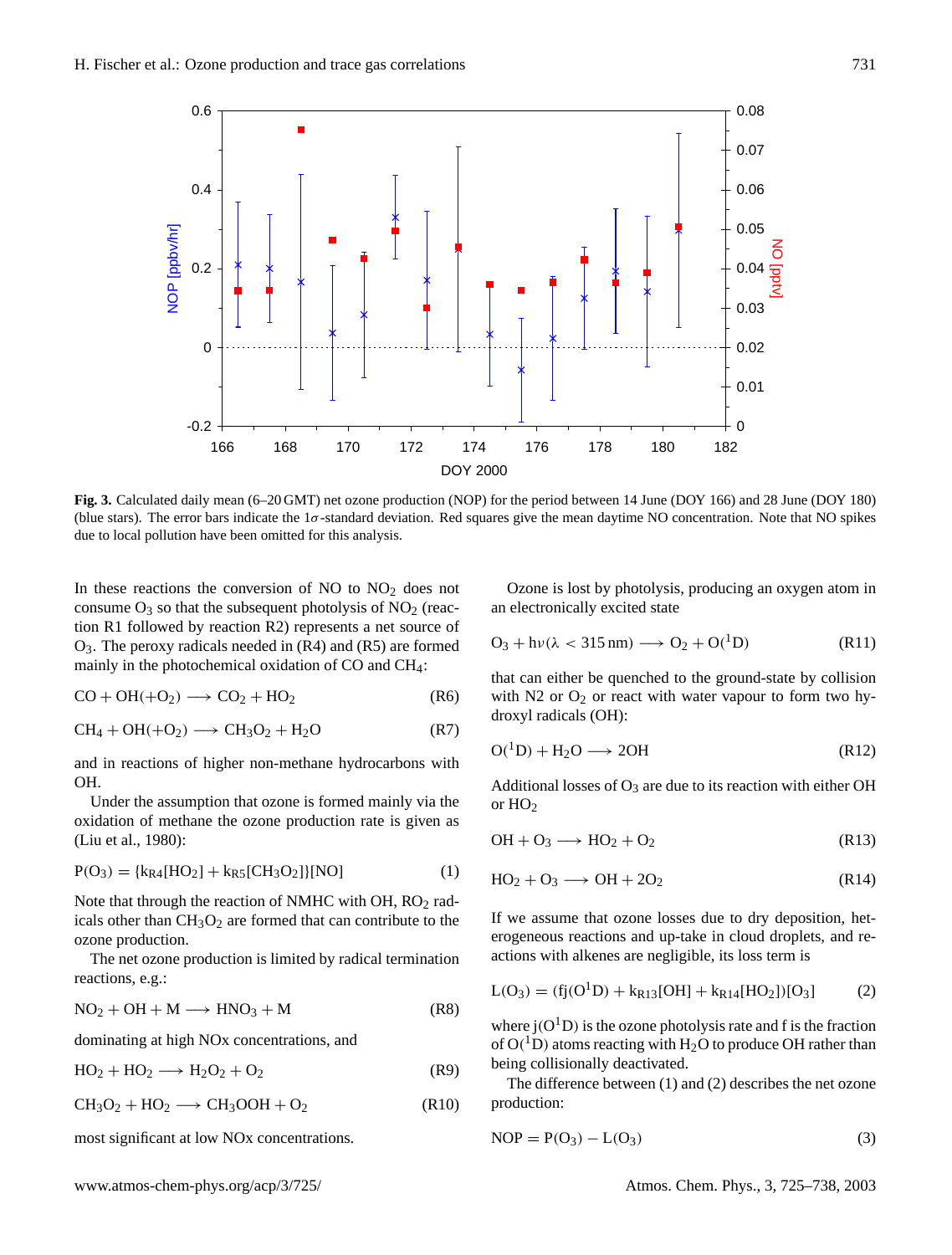

**Fig. 4.** Scatter plot of O<sub>3</sub> versus CO. Daytime data (6–20 GMT) are printed as yellow squares, while nighttime (20–6 GMT) observations are printed as dark blue diamonds. The individual regression lines obtained from major reduced axis fits for day and night are shown as yellow  $(O_3 = 0.54 \text{ CO} - 12$ ;  $R^2 = 0.19$ ) and blue  $(O_3 = 0.56 \text{ CO} - 7$ ;  $R^2 = 0.23$ ) lines, respectively. A linear regression analysis for the combined data yields:  $O_3 = 0.56 \text{ CO} - 12$ ;  $R^2 = 0.15$ .

Equation (3) can be evaluated using chemical box models (e.g. Liu et al., 1980) or estimated from in-situ measurements of  $O_3$ , NO,  $HO_2 + RO_2$ ,  $j(O^1D)$ ,  $H_2O$ , and temperature (Penkett et al., 1997; Zanis et al., 2000b). Here we follow the approach described in detail by Zanis et al. (2000b). The OH concentration, which was not measured at the site, was estimated according to Zanis et al. (2000a):

$$
\frac{[HO_2] + [CH_3O_2]}{[OH]}
$$
  
\n
$$
\frac{k_{R6}[CO] + k_{R7}[CH_4] + k_{R1}[O_3]}{k_{R4}[NO] + k_{R14}[O_3] + 2\sqrt{k'j(O^1D)[O_3]}}
$$
(4)

with  $[CH_4] = 1800$  ppbv.

The coefficient k' is defined as

$$
k' = (\beta^{2}k_{R9} + \beta k_{R10} + k_{R(CH_3O_2 + CH_3O_2)})/(\beta + 1)^{2}
$$
 (5)

where  $\beta = [HO_2]/[CH_3O_2]$ .

As first shown by Penkett et al. (1997) scatter plots of  $[HO_2] + [RO_2]$  versus  $(j(O^1D))^{1/2}$  can be used to derive an experimental value for k' from the gradient of a fitted regression line on the data, while  $\beta = 1$  was derived from in situ HO<sup>2</sup> and RO<sup>2</sup> measurements at Mt. Cimone using the Heidelberg ROXMAS instrument (Uecker et al., 2001). Note that Zanis et al. (2000b) derived a much higher value for  $\beta$ of 4–7 using a box model to simulate the  $HO_2/CH_3O_2$  ratio at the Jungfraujoch. Sensitivity studies indicate that NOP would decrease by 11% for  $\beta = 5$ .

Figure 3 shows the mean daytime (06:00–20:00 GMT) net ozone production (NOP) rate  $(\pm 1\sigma$ -standard deviation), which gives an estimate of the on-site ozone tendency in a present-time frame. As such it describes the potential for ozone production in these airmasses in a Lagrangian experiment. The NOP evaluated for the period between 14 June (DOY 166) and 28 June (DOY 180) varies between approximately zero (23 June, DOY 175) and 0.2–0.3 ppbv/hr, indicating that 2–3 ppbv of ozone can be expected to be formed in these airmasses in the course of one day. Figure 2 shows that the average ozone concentration increases from a minimum value around noon (ca. 54 ppbv) to a late afternoon maximum of the order of 60 ppbv, which is of the same order of magnitude as the estimated net ozone production. Note, that a direct comparison is difficult due to the experimental set-up. While the NOP describes the photochemical ozone production in an Lagrangian frame, the observed increase of ozone at the site itself is due to local chemistry and advection of airmasses with different ozone content (Eulerian frame). Figure 3 also shows the average daily NO concentration, which is approximately 40 pptv.

The NOP measured at the site is comparable to the daily average net ozone production rates deduced for the Jungfraujoch during the FREETEX'98 campaign in March/April 1998, that varied from around 0.1 ppbv/hr for relatively clean days to more than 1 ppbv/hr during the more polluted days at average daily NO mixing ratios of 27.3 and 260.5 pptv, respectively (Zanis et al., 2000b). Contrary to the positive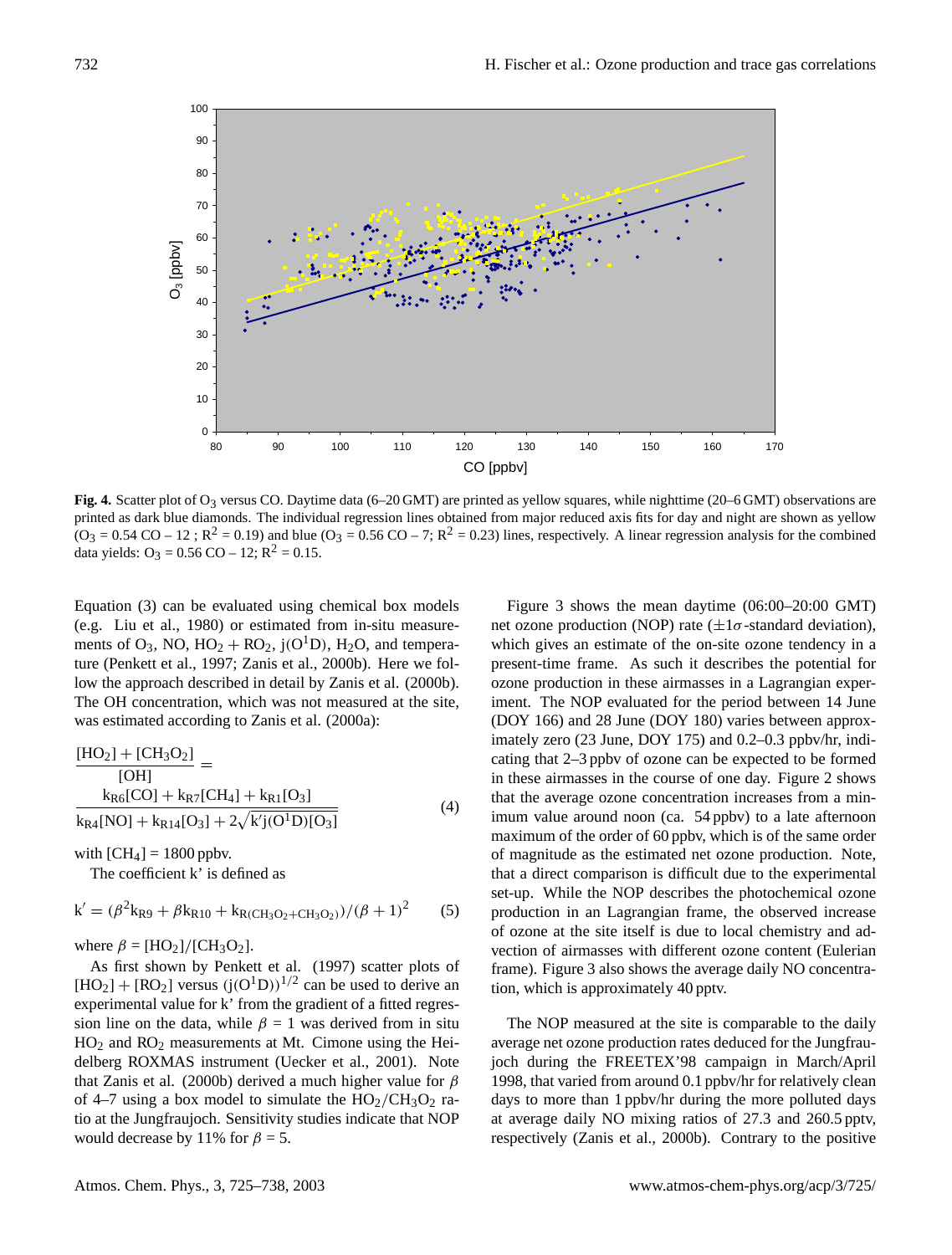

**Fig. 5.** Scatter plot of O<sub>3</sub> versus NOz, defined as the difference between NOy and NOx. Daytime data (6–20 GMT) are printed as yellow squares, while nighttime (20–6 GMT) observations are printed as dark blue diamonds. The individual regression lines obtained from major reduced axis fits for day and night are shown as yellow  $(O_3 = 16 \text{ NOz} + 43; R^2 = 0.33)$  and blue  $(O_3 = 10 \text{ NOz} + 52; R^2 = 0.22)$  lines, respectively. A linear regression analysis for the combined data yields:  $O_3 = 13 \text{ NOz} + 48$ ;  $R^2 = 0.27$ .

NOP derived for these two mountainous sites in continental Europe, Cantrell et al. (1996) deduced a negative NOP (−0.15 ppbv/hr) for a mean NO concentration of 19 pptv at Mauna Loa during MLOPEX II in summer 1992, a remote site in the central North Pacific. The compensation point, where the production and destruction of ozone are in balance, is related to the NO concentrations in the range of 5–50 pptv depending on the conditions in the probed airmass, which explains the difference between net ozone destruction at Mauna Loa compared to net ozone production at the continental European site cited above.

# 3.4 Trace gas relations

In the preceding section we used a present-time frame method based on observational quantities to estimate the onsite net ozone production at Mt. Cimone. To describe the net  $O_3$  production during the transport of airmasses to the site, past-time frame techniques can be applied (Kleinman, 2000). Such methods are generally based on relations among  $O_3$  with CO, NOy or NOz (= NOy – NOx) (for a recent review see Trainer et al., 2000). A positive correlation between  $O_3$  and CO can be expected if one assumes that CO is a proxy for the amount of reactive carbon (CO and hydrocarbons) used during  $O_3$  production (Fishman et al., 1980). A slope of ∼0.3 has been observed in O3-CO scatter plots at various rural and remote sites in moderately polluted boundary layer air (Parrish et al., 1993; Chin et al., 1994; Parrish et al., 1998), while no significant correlation is found in the middle and upper troposphere (Fishman et al., 1980; Fischer et al., 2002). Figure 4 shows  $O_3$ -CO scatter plots for the measurements at Mt. Cimone. Positive correlations between these species are observed during day and night with slopes of the order of 0.5, based on a reduced major axis fit accounting for errors in both the x and the y-variable, These values are slightly higher than observations at other sites in North America (Chin et al., 1994), the Atlantic coast of Canada (Parrish et al., 1993) and the central Atlantic ocean (Fischer et al., 1998; Parrish et al., 1998) during summer. Note that the majority of these results (Parrish et al., 1993; Chin et al., 1994; Fischer et al., 1994) are based on single sided linear regressions accounting only for errors in  $O_3$ . A similar procedure would yield slopes of the order of 0.25 for the MINA-TROC data set, a value in much better agreement with these literature values.

Nevertheless, the correlation coefficients of the  $O_3$ -CO relations at Mt. Cimone are rather small, most probably indicating significant contributions to the  $O_3$  budget at the site associated with transport from the middle and upper free troposphere.

Trainer et al. (1993) found that a positive correlation exists between  $O_3$  and the oxidation products of NOx, i.e. NOz  $= NOy - NOx$ . This is a consequence of the fact that the rate of ozone formation is indirectly related to the rate of NOx oxidation to NOz (Liu et al., 1987; Trainer et al., 1993). Thus the slope of  $O_3$ -NOz scatter plots has been interpreted as an estimate of the amount of  $O_3$  formed per ppbv of NOx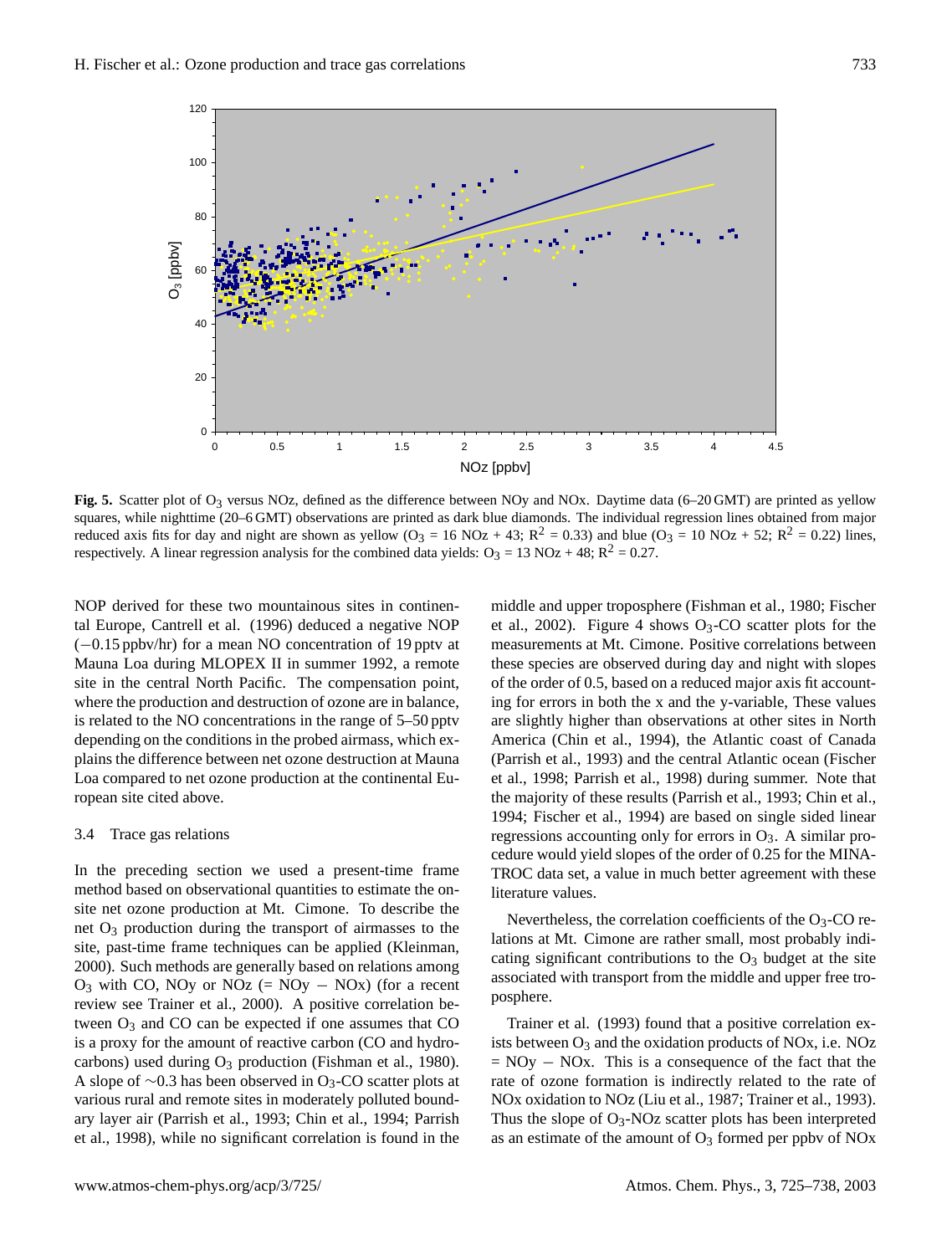

**Fig. 6.** Scatter plot of HCHO versus CO. Daytime data (6–20 GMT) are printed as yellow squares, while nighttime (20–6 GMT) observations are printed as dark blue diamonds. The individual regression lines obtained from major reduced axis fits for day and night are shown as yellow (HCHO =  $0.038$  CO – 3.3; R<sup>2</sup> = 0.47) and blue (HCHO =  $0.046$  CO – 4.5; R<sup>2</sup> = 0.59) lines, respectively. A linear regression analysis for the combined data yields: HCHO =  $0.043$  CO – 4; R<sup>2</sup> = 0.54.

oxidized. However, this slope is further affected by the relative rates of chemical and physical (dry deposition and rainout) removal of  $O_3$  and NOz (in particular its major constituent  $HNO<sub>3</sub>$ ), and by the mixing of air parcels of different histories (Trainer et al., 2000). Therefore, the slope of an O3-NOz scatter plot in general provides only a lower limit of the gross ozone production efficiency. Figure 5 shows the correlation among these species obtained at Mt. Cimone. The slope is about 16 (based on a reduced major axis fit) which is somewhat higher than observations in the eastern United States that showed values of  $\Delta O_3/\Delta NOz$  between 8 and 12 (e.g. Trainer et al., 1993; Poulida et al., 1994; Kleinmann et al., 1994). Lower values of  $4-6$   $\Delta O_3/\Delta NOz$  were observed in the city plume of Freiburg at Schauinsland (Volz-Thomas et al., 1993). The large scatter and the subdivision into two branches in Fig. 5 is most probably due to dry deposition and rainout of  $HNO<sub>3</sub>$ , or mixing of airmasses with different histories, both of which tend to modify the slope of the regression and the correlation coefficient. The upper branch in Fig. 5 consists of data points with high  $O_3$  values  $($ >75 ppbv). These data are mainly due to observations made during late afternoons of 2, 3, and 9 June. In particular the pollution event in the late afternoon (18:00–23:00 GMT) of 9 June, when the highest concentrations of NOx, NOy,  $O_3$  and HCHO were observed, contributes to this particular branch of the O<sub>3</sub>-NOz correlation ( $R^2 = 0.54$ ). The slope of the regression analysis for this branch is larger than 16 indicating rather high ozone production in freshly polluted airmasses  $(NOx/NOy > 0.3)$ . Note that this branch is not present in the O3-CO scatter plot, since CO measurements are not available before 14 June. The lower branch in Fig. 5 is characterized by NOz values in excess of 1.5 ppbv and  $O_3$  values less than 75 ppbv ( $R^2 = 0.45$ ). These airmasses are characterized by significantly smaller  $NOx/NOy$  ratios  $( $0.2$ ) indicating more$ processed air (during the nights of 1–2, 16–17 June and during the day of 18 June).

Much higher correlation coefficients are observed for a number of scatter plots involving HCHO, an intermediate in the oxidation of methane and higher hydrocarbons. A particularly significant correlation was observed for HCHO and CO (overall  $R^2 = 0.54$ ) (Fig. 6), while weaker correlations were observed for HCHO and NOy (overall  $R^2 = 0.4$ ) (Fig. 7) and HCHO and  $O_3$  (overall  $R^2 = 0.37$ ) (Fig. 8). The HCHO-NOy scatter plot is again composed of two branches, corresponding to the airmass classification discussed already for the  $O_3$ -NOz relation. Here the freshly polluted airmass has higher HCHO levels (>2 ppbv), than the more processed, aged airmass (HCHO  $<$  2 ppbv). Again this separation cannot be identified in the HCHO-CO scatter plot due to the missing CO measurements before 14 June. In the HCHO-O<sup>3</sup> scatter plot the plume associated with the freshly polluted airmass is clearly visible at  $O_3 > 75$  ppbv.

If one restricts the analysis to those days that were not affected by clouds (clear sky days: DOY 155, 157, 165, 171, 173, 174, 175) the HCHO vs. CO and HCHO vs. NOy correlations are even stronger with  $R^2 = 0.73$  and 0.82,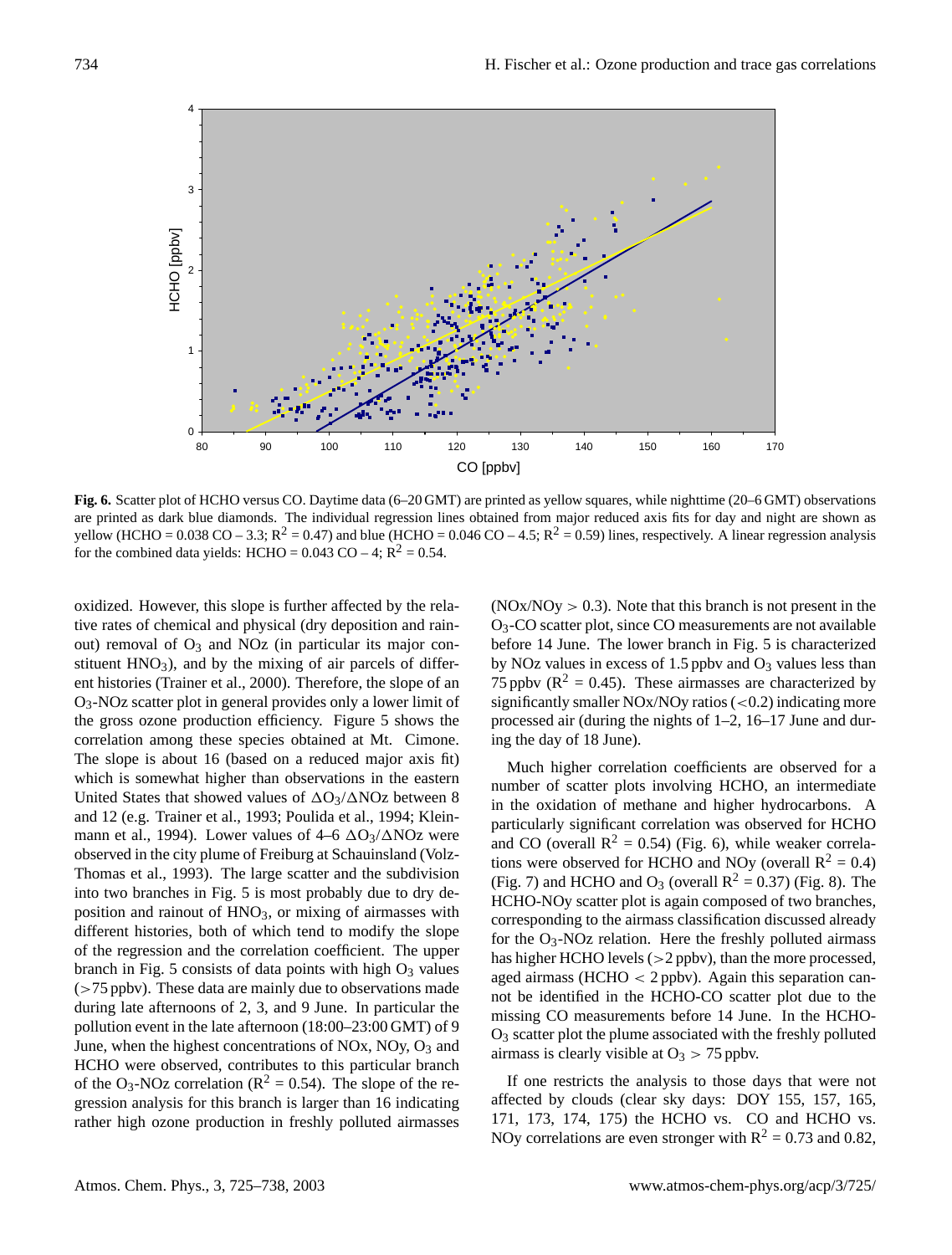

**Fig. 7.** Scatter plot of HCHO versus NOy. Daytime data (6–20 GMT) are printed as yellow squares, while nighttime (20–6 GMT) observations are printed as dark blue diamonds. The individual regression lines obtained from major reduced axis fits for day and night are shown as yellow (HCHO = 1.05 NOy + 0.31;  $R^2 = 0.35$ ) and blue (HCHO = 0.76 NOy + 0.25;  $R^2 = 0.51$ ) lines, respectively. A linear regression analysis for the combined data yields: HCHO =  $0.92$  NOy +  $0.3$ ; R<sup>2</sup> = 0.40.



**Fig. 8.** Scatter plot of HCHO versus O3. Daytime data (6–20 GMT) are printed as yellow squares, while nighttime (20–6 GMT) observations are printed as dark blue diamonds. The individual regression lines obtained from major reduced axis fits for day and night are shown as yellow (HCHO = 0.075 O<sub>3</sub> – 2.78; R<sup>2</sup> = 0.55) and blue (HCHO = 0.081 O<sub>3</sub> – 3.78; R<sup>2</sup> = 0.41) lines, respectively. A linear regression analysis for the combined data yields: HCHO =  $0.079 \text{ O}_3 - 3.29$ ; R<sup>2</sup> = 0.37.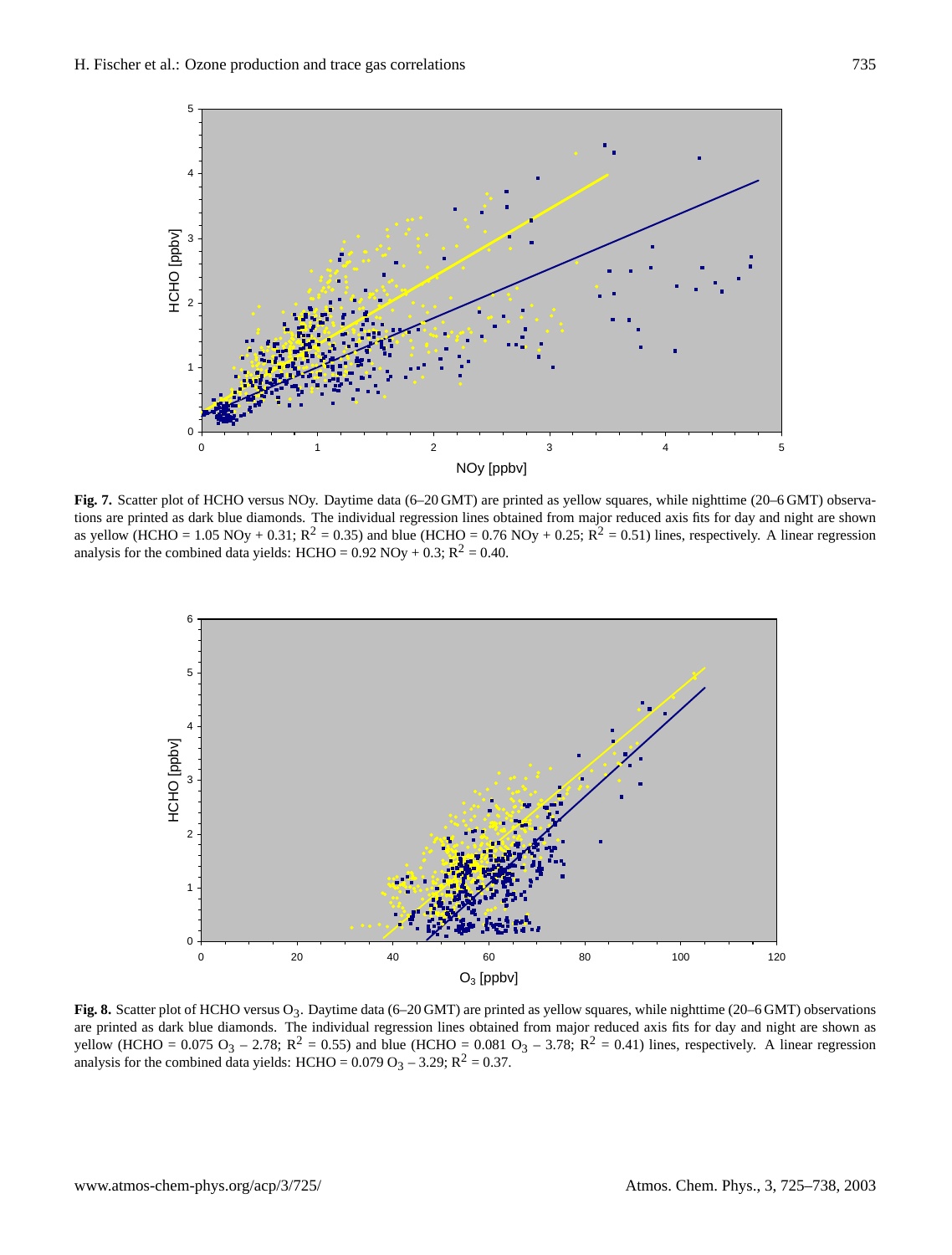respectively. On the other hand, the effect of the data filtering on the correlation coefficients for HCHO vs.  $O_3$ ,  $O_3$  vs. NOz and  $O_3$  vs. CO is not significant.

A correlation between CO and HCHO is usually interpreted as an indication of nearby anthropogenic emission sources (Neitzert and Seiler, 1981; Cardenas et al., 1999) or the influence of biomass burning (Mauzerall et al., 1998). Nevertheless, a positive correlation among these species has recently been observed in the remote marine boundary layer over the Indian Ocean, far away from anthropogenic or biomass burning sources (Wagner et al., 2001). To estimate the contribution from direct emissions, the HCHO/CO area emission ratio for eastern North America 5.6·10−<sup>3</sup> (Li et al., 1994) is used. The slope of the regression analysis for Fig. 6 gives a ratio almost an order of magnitude higher  $(4.10^{-2})$ , confirming that direct emissions most probably contribute little to the observed correlation. It is likely that secondary HCHO formation from volatile organic compounds is at least partially responsible for the observed correlation. In this case CO would serve as a proxy for VOCs associated with combustion processes, which is further supported by the observed correlation of NOy vs. HCHO (Fig. 7) and NOy vs. CO (not shown).

# **4 Conclusions**

Continuous trace gas measurements of  $O_3$ , CO, NO, NO<sub>2</sub>, NOy, HCHO and ROx, together with the photolysis rate of  $O_3$  (j( $O<sup>1</sup>D$ )) and analysis of canister samples for VOCs were made during the MINATROC intensive summer campaign at the Mt. Cimone station (Italy,  $44°$  11' N–10° 42' E, 2165 m asl) between 1 and 30 June 2000. In general, mean trace gas mixing ratios are relatively low  $(CO = (121 \pm 20)$ ppbv, NOx =  $(0.284 \pm 0.220)$  ppbv, NOy =  $(1.15 \pm 0.8)$ ppbv,  $O_3 = (58 \pm 9 \text{ ppbv})$  (Table 1), which points to a low level of local pollution. Those trace gas levels are representative of continental background air, which is further supported by the analysis of VOCs (e.g.:  $C_2H_6 = (905 \pm 200)$ pptv,  $C_3H_8 = (268 \pm 110)$  pptv,  $C_2H_2 = (201 \pm 102)$  pptv,  $C_5H_8 = (111 \pm 124)$  pptv, benzene =  $(65 \pm 33)$  pptv). The trace gas concentrations at Mt. Cimone are comparable to measurements at two other mountain sites, the Jungfraujoch in the Swiss Alps (Zanis et al., 2000b) and Idaho Hill, Colorado (Cantrell et al., 1997; Harder et al., 1997; Williams et al., 1997), while they are higher than observations at the remote N-Pacific location Mauna Loa (Atlas and Ridley, 1996; Cantrell et al., 1996; Zhou et al., 1997).

Average mid-day peroxy radical concentrations at Mt. Cimone are of the order of 30 pptv. At mean NO concentrations of the order of 40 pptv this gives rise to significant in-situ net O<sup>3</sup> production at the site (0.1–0.3 ppbv/hr).

Significant photochemical  $O_3$  production is further supported by correlations between O3, CO, or NOz. The slopes of these correlations (∼0.5 for O3/CO; ∼13 for O3/NOz) are comparable to reported observations from North America, Europe, or the central Atlantic (Trainer et al., 1993; Parrish et al., 1993; Poulida et al., 1994; Kleinmann et al., 1994; Chin et al., 1994; Fischer et al., 1998; Parrish et al., 1998). The large slope of the observed HCHO/CO correlation indicates that HCHO production at the site has a strong contribution from the oxidation of longer lived VOCs that are emitted along with CO. The fact that HCHO is also significantly correlated with NOy (NOy itself is strongly correlated with CO) indicates that the HCHO precursors are mainly associated with anthropogenic combustion processes.

*Acknowledgements.* We gratefully acknowledge the excellent collaboration with the Mt. Cimone staff members, in particular, Mr. F. Calzolari and Mr. Cristofanelli. This work was supported by the European Commission (DG XII) within the framework of the MINATROC and STACCATO projects.

# **References**

- Atlas, E. L. and Ridley, B. A.: The Mauna Loa Observatory Photochemistry Experiment: Introduction, J. Geophys. Res., 101, 14 531–14 541, 1996.
- Balkanski, Y., Bauer, S. E., van Dingenen, R., Bonasoni, P., Schulz, M., Fischer, H., Gobbi, G. P., Hanke, M., Hauglustaine, D., Putaud, J. P., and Stohl, A.: Overall presentation of the campaign of Mt. Cimone, Italy; principle characteristics of the gaseous and aerosol composition from European pollution, Mediterranean influences, and during African dust events, this issue.
- Bonasoni, P., Stohl, A., Cristofanelli, P., Calzolri, F., Colombo, T., and Evangelisti, F.: Background ozone variations at Mt. Cimone station, Atmos. Environm., 34, 5183–5189, 2000.
- Bonasoni, P., Cristofanelli, P., van Dingenen, R., Calzolari, F., Bonafe, U., Colombo, T., Evangelista, F., Tositti, L., and Balkanski, Y.: Aerosol and ozone correlation during the transport episodes of the summer-autumn 2000 period, this issue.
- Cantrell, C. A., Shetter, R. E., Gilpin, T. M., and Calvert, J. G.: Peroxy radical measured during the Mauna Loa Observatory Photochemistry Experiment 2: The data and first analysis, J. Geophys. Res., 101, 14 643–14 652, 1996.
- Cantrell, C. A., Shetter, R. E., Calvert, J. G., Eisele, F. L., Williams, E., Baumann, K., Brune, W. H., Stevens, P.S., and Mather, J.H.: Peroxy radicals from photostationary state deviations and steady state calculations during the Tropospheric OH Photochemistry Experiment at Idaho Hill, Colorado, 1993, J. Geophys. Res., 102, 6369–6378, 1997.
- Cardenas, L. M., Mills, G., and Penkett, S. A.: Tropospheric measurements of formaldehyde, Proceedings of EUROTRAC Symposium '98, 356–360, 1999.
- Carpenter, L. J., Green, T. J., Mills, G. P., Bauguitte, S., Penkett, S. A., Zanis, P., Schuepbach, E., Schmidbauer, N., Monks, P. S., and Zellweger, C.: Oxidized nitrogen and ozone production efficiencies in the springtime free troposphere over the Alps, J.Geophys. Res., 105, 15 547–15 559, 2000.
- Chameides, W. and Walker, J. C. G.: A photochemical theory of tropospheric ozone, J. Geophys. Res., 78, 8751–8760, 1973.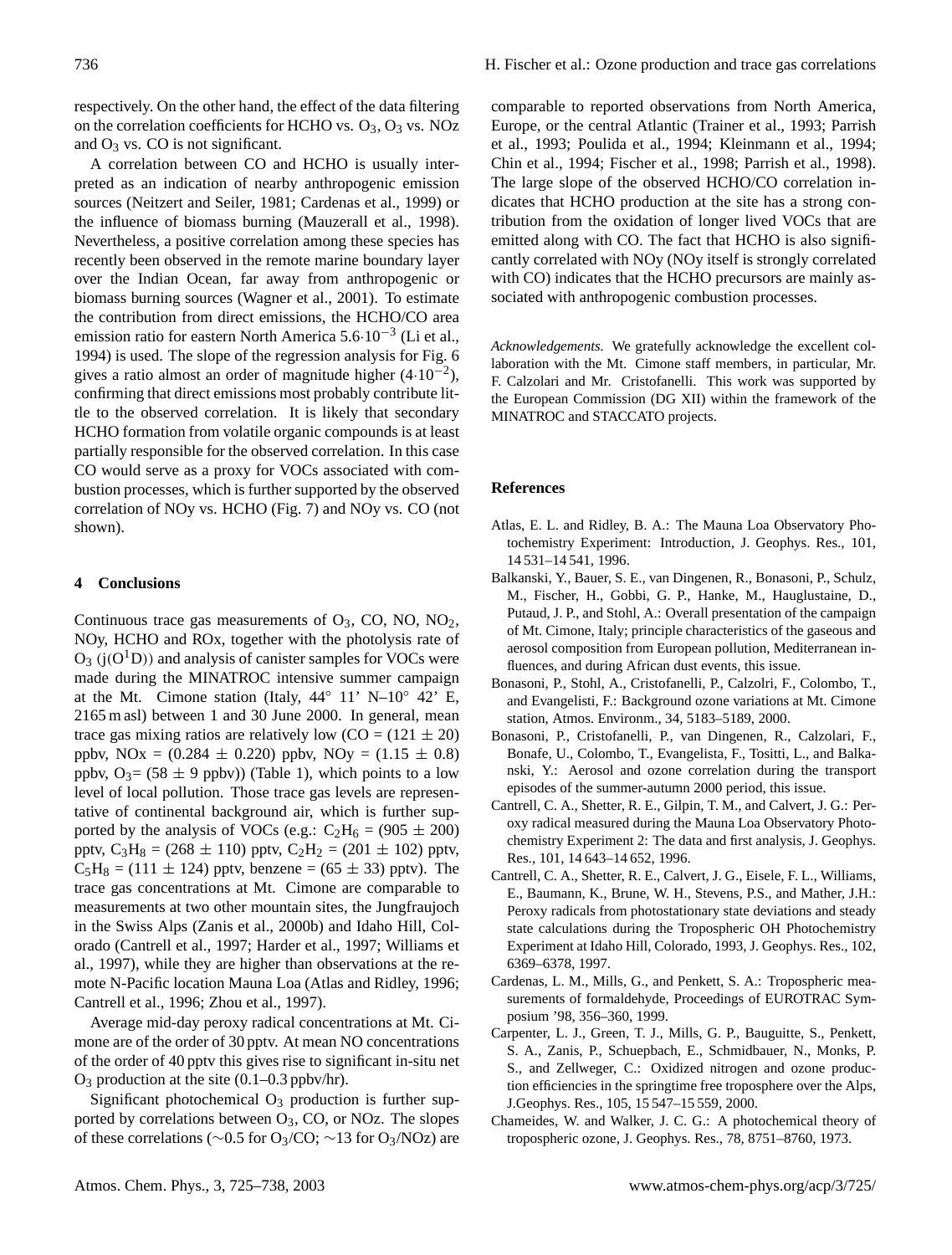- Chin, M., Jacob, D. J., Munger, J. W., Parrish, D. D., and Doddridge, B. G.: Relationship of ozone and carbon monoxide over North America, J. Geophys. Res., 99, 14 565–14 573, 1994.
- Crutzen, P. J.: A discussion of the chemistry of some minor constituents in the stratosphere and troposphere, Pure Appl. Geophys., 106, 1385–1399,1973.
- Crutzen, P. J.: Ozone in the troposphere, in Composition, Chemistry, and Climate of the Atmosphere, H.B. Singh (Ed), Van Norstrand Reinhold, New York, pp. 349–393, 1995.
- van Dingenen, R., Putaud, J. P., Roselli, D., Dell'Aqua, A., Perrone, M. P., Bonasoni, P., and Facchini, M. C.: Comprehensive characterisation of aerosol physical and chemical properties of the aerosol at Mt. Cimone, this issue.
- Fischer, H., Nikitas, C., Parchatka, U., Zenker, T., Harris, G. W., Matuska, P., Schmitt, R., Mihelcic, D., Muesgen, P., Paetz, H.- W., Schulz, M., and Volz-Thomas, A.: Trace gas measurements during the Oxidizing Capacity of the Tropospheric Atmosphere campaign 1993 at Izana, J. Geophys. Res., 103, 13 505–13 518, 1998.
- Fischer, H., Brunner, D., Harris, G. W., Hoor, P., Lelieveld, J., McKenna, D. S., Rudolph, J., Scheeren, H. A., Siegmund, P., Wernli, H., Williams, J., and Wong, S.: Synoptic tracer gradients in the upper troposphere over central Canada during the STREAM 1998 summer campaign, J. Geophys. Res., 107(8),10.1029/2000JD000312, 2002.
- Fishman, J., Seiler, W., and Haagenson, P.: Simultaneous presence of  $O_3$  and CO bands in the troposphere, Tellus, 32, 456–463, 1980.
- Harder, J. W., Fried, A., Sewell, S., and Henry, B.: Comparison of tunable diode laser and long- path ultraviolet/visible spectroscopic measurements of ambient formaldehyde concentrations during the 1993 OH Photochemistry Experiment, J. Geophys. Res., 102, 6267–6282, 1997.
- Hanke, M., Uecker, J., Reiner, T., and Arnold, F.: Atmospheric peroxy radicals: ROXMAS, a new mass-spectrometric methodology for speciated measurements of  $HO_2$  and  $\sum RO_2$  and first results, Int. J. Mass Spectr., 213, 91–99, 2002.
- Hanke, M., Umann, B., Uecker, J., Arnold, F., and Bunz, H.: Atmospheric measurements of gas-phase  $HNO<sub>3</sub>$  and  $SO<sub>2</sub>$  with chemical ionisation mass spectrometry during the first MINATROC filed campaign at Monte. Cimone, 2000, this issue.
- Hastie, D. R., Weissenmayer, M., Burrows, J. P., and Harris, G. W.: Calibrated chemical amplifier for atmospheric ROx measurements, Anal. Chem., 63, 2048–2057, 1991.
- Holton, J. R., Haynes, P. H., McIntyre, M. E., Douglass, A. R., Rood, R. B., and Pfister, L.: Stratosphere-troposphere exchange, Rev. of Geophys., 33, 403–439, 1995.
- Kleinman, L., Lee, Y.-N., Sprinston, S. R., Nunnermacker, L., Zhou, X., Brown, R., Hallock, K., Klotz, P., Leahy, D., Lee, J. H., and Newman, L.: Ozone formation at a rural site in the southern United States, J. Geophys. Res., 99, 3469–3482, 1994.
- Kleinman, L. I.: Ozone production insights from field experiments – part II: Observation- based analysis for ozone production, Atmos.Environm., 34, 2023–2033, 2000.
- Kormann, R., Fischer, H., Gurk, C., Helleis, F., Klüpfel, Th., Königstedt, R., Parchatka, U., and Wagner, V.: Application of TRISTAR, a three-laser tunable diode laser absorption spectrometer during MINATROC, Spectrochimica Acta, A58, 2489–2498, 2002.
- Lange, L., Fischer, H., Parchatka, U., Gurk, C., Zenker, T., and Harris, G. W.: Characterization of an externally mounted catalytic converter for aircraft measurements, Rev. Scient. Instr., 73, 3051–3057, 2002.
- Li, S.-M., Anlauf, K. G., Wiebe, A., and Bottenheim, J. W.: Estimating primary and secondary production of HCHO in eastern North America based on gas phase measurements and principal component analysis, Geophys. Res. Lett., 21, 669–672, 1994.
- Liu, S. C., Kley, D., McFarland, M., Mahlmann, J. D., and Levy II, H.: On the origin of tropospheric ozone, J. Geophys. Res., 85, 7546–7552, 1980.
- Liu, S. C., Trainer, M., Fehsenfeld, F. C., Parrish, D. D., Williams, E. J., Fahey, D. W., Hübler, G., and Murphy, P. C.: Ozone production in the rural troposphere and the implications for regional and global ozone distributions, J. Geophys. Res., 92, 4191–4207, 1987.
- Mauzerall, D. L., Logan, J. A., Jacob, D. J., Anderson, B. E., Blake, D. R., Bradshaw, J. D., Heikes, B., Sachse, G. W., Singh, H., and Talbot, B.: J. Geophys. Res., 103, 8401–8423, 1998.
- Mihele, C. M. and Hastie, D. R.: The sensitivity of the radical amplifier to ambient water vapour, Geophys. Res. Lett., 25, 1911– 1913, 1998.
- Mount, G. H. and Williams, E. J.: An overview of the Tropospheric OH Photochemistry Experiment, Fritz Peak/Idaho Hill, Colorado, fall 1993, J. Geophys. Res., 102, 6171–6186, 1997.
- Mühle, J., Zahn, A., Brenninkmeijer, C. A. M., Gros, V., and Crutzen, P. J.: Air mass classification during the INDOEX R/V Ronald Brown cruise using measurements of non-methane hydrocarbons, CH<sub>4</sub>, CO<sub>2</sub>, CO, <sup>14</sup>CO and  $\delta$ <sup>18</sup>O(CO), J. Geophys. Res., 107, D(19), 10.129/2001JD000730, 2002.
- Neitzert, V. and Seiler, W.: Measurement of formaldehyde in clean air, Geophys. Res. Lett., 8, 79–82, 1981.
- Parrish, D. D., Holloway, J. S., Trainer, M., Murphy, P. C., Forbes, G. L., and Fehsenfeld, F. C.: Export of North American ozone pollution to the North Atlantic Ozean, Science, 259, 1436–1439, 1993.
- Parrish, D. D., Trainer, M., Holloway, J. S., Yee, J. E., Warshawsky, M., Fehsenfeld, F. C., Forbes, G. L., and Moody, J. L.: Relationships between ozone and carbon monoxide at surface sites in the North Atlantic region, J. Geophys. Res., 103, 13 357–13 376, 1998.
- Penkett, S. A., Monks, P. S., Carpenter, L. J., Clemitshaw, K. C., Ayers, G. P., Gillet, R. W., Galbally, I. E., and Meyer, C. P.: Relationships between ozone photolysis rates and peroxy radical concentrations in clean marine air over the southern ozean, J. Geophys. Res., 102, 12 805–12 817, 1997.
- Perner, D., Arnold, T., Crowley, J., Klüpfel, T., Martinez, M., and Seuwen, R.: The measurement of active chlorine in the atmosphere by chemical amplification, J. Atmos. Chem., 34, 9–20, 1999.
- Poulida, O., Civerolo, K. L., and Dickerson, R. E.: Observations and tropospheric photochemistry in central North Carolina, J. Geophys. Res., 99, 10 553–10 563, 1994.
- Ridley, B. A. and Robinson, E.: The Mauna Loa photochemistry experiment, J. Geophys. Res., 97, 10 285–10 290, 1992.
- Schultz, M., Heitlinger, M., Mihelcic, D., and Volz-Thomas, A.: Calibration source for peroxy radicals with built-in actinometry using  $H<sub>2</sub>O$  and  $O<sub>2</sub>$  photolysis at 185 nm, J. Geophys. Res., 100, 18 811–18 816, 1995.